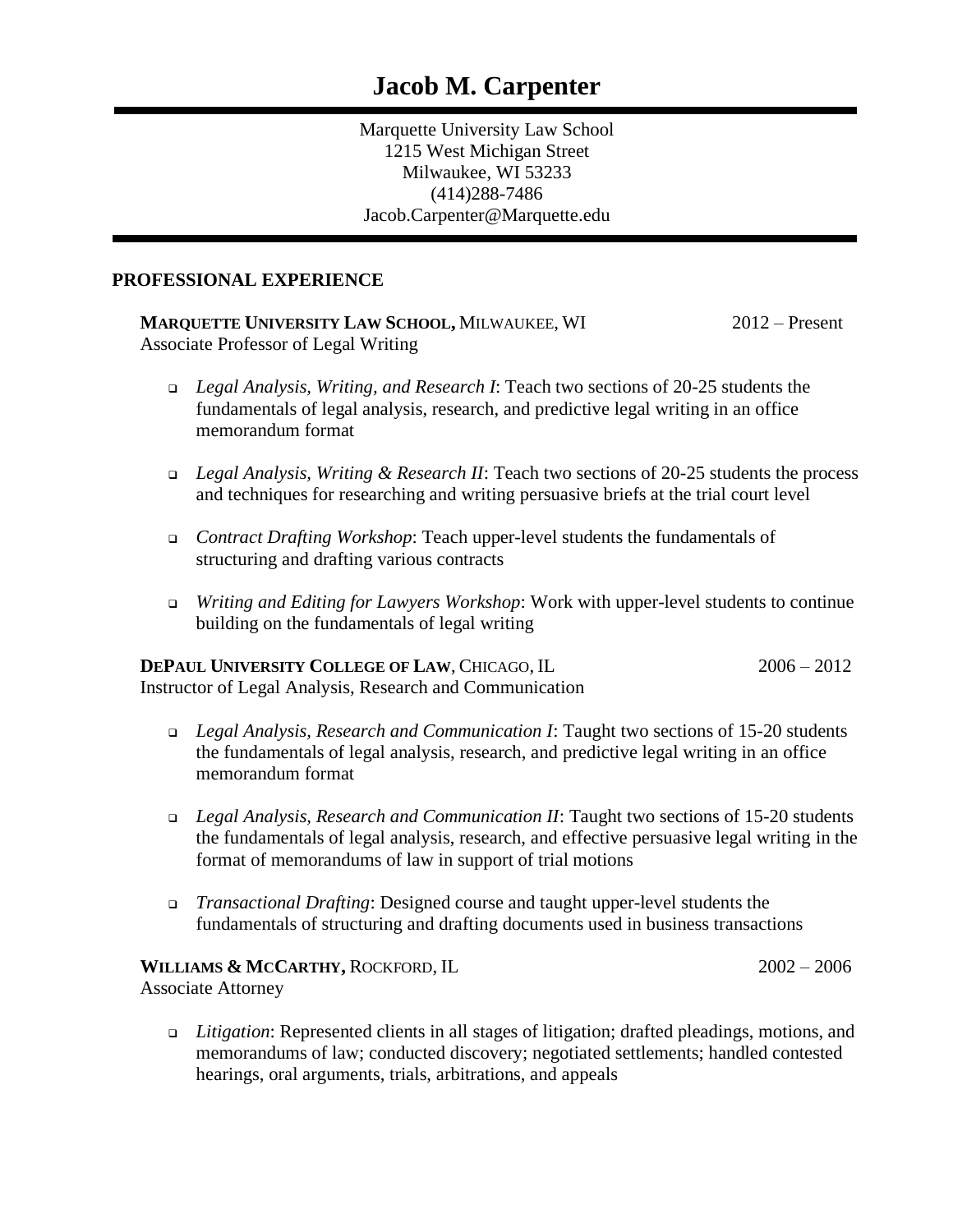❑ *Transactions*: Drafted various real estate documents; handled closings; drafted wills, trusts, and powers of attorney; prepared estate plans and advised clients; handled guardianship proceedings; worked with banks during estate administration process

#### **ILLINOIS SEVENTEENTH JUDICIAL CIRCUIT** 2005 – 2006

- ❑ Arbitrator: Served as Certified Arbitrator for Illinois' Seventeenth Judicial Circuit
- ❑ Mediator: Served as Certified Mediator for the Illinois' Seventeenth Judicial Circuit's small claims mediation program

## **EDUCATION**

**MERCER UNIVERSITY, WALTER F. GEORGE SCHOOL OF LAW**, MACON, GEORGIA Juris Doctor, *cum laude*, 2002; Top 10%

- ❑ Law Review member; Casenote published at 52 MERCER L. REV. 74 (2001)
- ❑ Woodruff Scholarship (school's top scholarship; merit based, full-tuition plus stipend)
- ❑ Brainerd Curie Honor Society (for outstanding scholarship and contribution to the law school)

# **DEPAUW UNIVERSITY**, GREENCASTLE, INDIANA

Bachelor of Arts, *cum laude,* 1999 Major: English Writing; Minor: Economics

- ❑ Science Research Fellow; Rector Scholar Award; Holmberg Scholarship
- ❑ Track & Cross Country: All-American (1999); MVP; Captain; Conference record holder; School record holder (1996 – present)

# **LAW SCHOOL FACULTY SERVICE**

## **Faculty Activities at Marquette University Law School**

- ❑ Marquette University Committee on Teaching (2013 Present) (*Chair*: 2015-16; Spring 2019)
- ❑ Marquette University Law School Judicial Committee (2012 Present) (*Chair*: 2014 Present)
- ❑ Marquette University Law School Admissions and Recruitment Committee (2014 Present)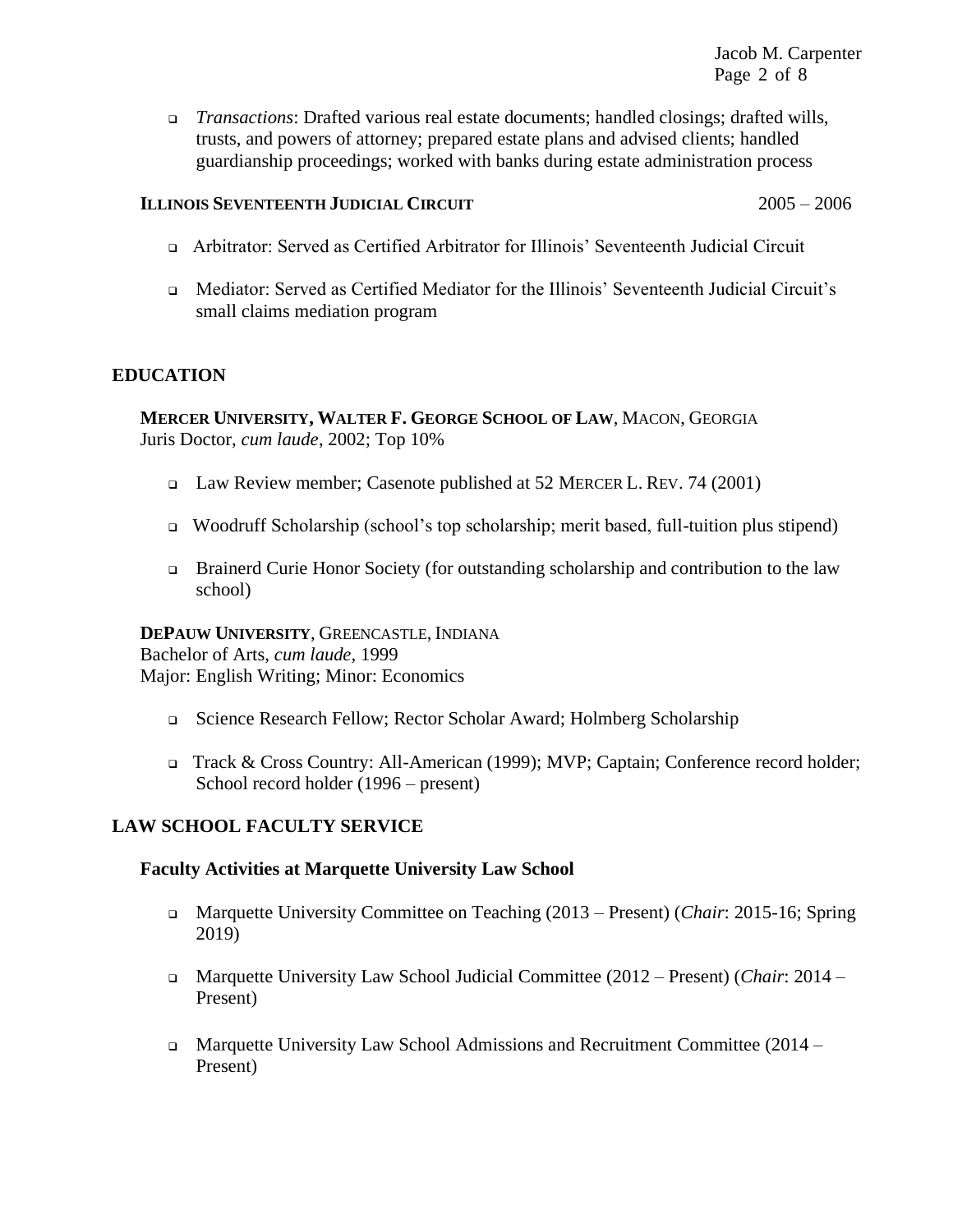- ❑ Marquette University Law School Ad Hoc Committee on Law School Digital Accessibility (2017)
- ❑ Marquette University Master Plan Working Group on Teaching (2015-16)
- ❑ Marquette University Law School Academic Regulations Committee (2012 2014)
- ❑ Marquette University Law School Ad Hoc Committee on Skills-Curriculum Inventory (2012)
- ❑ Marquette University Law School Moot Court Faculty Advisor (2013 Present)
- ❑ Marquette University Law Review Student Comment Evaluator (2015 Present)

#### **Faculty Activities at DePaul University College of Law**

- ❑ Admissions & Student Recruitment: Assisted Admissions Office by contacting admitted students, teaching mock classes to prospective students, and speaking to admitted students about DePaul's legal writing program (2008 – 2012)
- ❑ Legal Writing, Advanced Drafting Courses Committee: Interviewed candidates who applied to teach Legal Writing III and legal drafting courses; created a "class in a box" for adjunct professors teaching transactional drafting; mentored new adjunct professors teaching transactional drafting courses (2008 – 2010)
- ❑ DePaul University College of Law Moot Court Program Coach (2010)
- ❑ Sports Law Journal Committee (2006 2012)
- ❑ Career Services Committee (2008 2012)
- ❑ New Faculty Mentor: Served as mentor for two legal writing instructors during their first years teaching legal writing full-time at DePaul University College of Law (2007 - 2010)

#### **Student Mentoring**

- ❑ Marquette University Law School Moot Court Faculty Advisor (2013 Present)
- ❑ Marquette University Law Review Student Comment Evaluator (2015 Present)
- ❑ Phi Delta Phi Honor Society Faculty Advisor (2007 2012)
- ❑ Student Externship Program Faculty Sponsor (2008 2012)
- ❑ DePaul University College of Law Moot Court Coach (2011)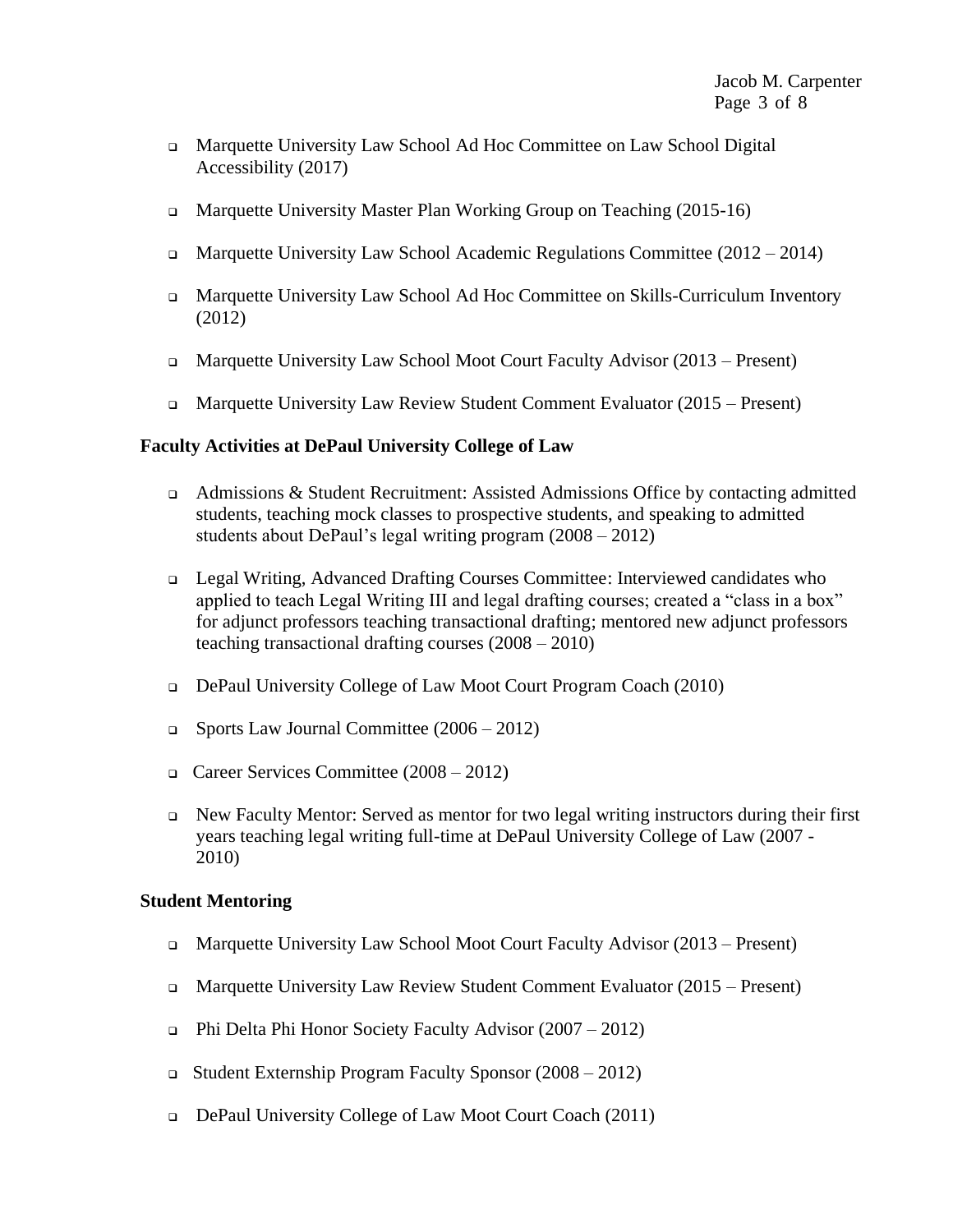Jacob M. Carpenter Page 4 of 8

- ❑ Created and moderated a Brown Bag Lunch Series presentation for students, "Successful Summer Clerkships: What to Expect and How to Succeed," sponsored by the DePaul Legal Writing Department (April 2009)
- ❑ Moderated a Brown Bag Lunch Series presentation for students, "Legal Writing in the Real World," sponsored by the DePaul Legal Writing Department (March 2009)
- ❑ Moderated a Brown Bag Lunch Series presentation for students, "Writing Samples for Job Interviews," sponsored by the DePaul Legal Writing Department (Feb. 2009)

## **PUBLICATIONS**

- ❑ *Identifying Inefficiencies: Exploring Ways to Write Briefs More Quickly Within the Time Demands of Legal Practice*, 18 Wyo. L. Rev. 409 (2018)
- ❑ *Persuading with Precedent: Understanding and Improving Analogies in Legal Argument*, 44 Cap. U. L. Rev. 461 (2016) (lead article) (selected in 2018 for inclusion in Volume Seven of the Legal Writing Institute's Monograph Series on legal writing)
- ❑ *Unique Problems and Creative Solutions for Assessing Learning Outcomes in Transactional Drafting Courses: Overcoming the "Form Book Problem"*, 38 U. Dayton L. Rev. 195 (2012) (awarded a \$5,000 Scholarship Grant by the Legal Writing Institute and the Association of Legal Writing Directors for my work on this article)
- ❑ *Illinois Citation to Cases and Statutes* (wrote a chapter for LexisNexis' online version of the Interactive Citation Workbook, a book published by LexisNexis to aid students in learning proper Bluebook citation and state-specific citation rules—online chapter published in 2015)
- ❑ *Techniques to Assess Learning Outcomes in Contract Drafting Courses* (published by the Legal Writing Institute at Volume 24, No. 3, of The Second Draft (Fall 2010))
- ❑ *Supreme and Appellate Court Review – Civil*, The Lawyer, January 2006 May 2006 (Coauthored bi-monthly update on important Illinois civil cases)
- ❑ *Dale v. Boy Scouts of America: Whether the Application of New Jersey's Public Accommodations Law, Forcing the Boy Scouts to Include an Avowed Homosexual, Violates the Scout's First Amendment Freedom of Expressive Association*, 52 Mercer L. Rev. 74 (2001)

## **PRESENTATIONS**

- ❑ *Writing Persuasive Briefs* (co-instructor for a two-day National Institute for Trial Advocacy (NITA) course on the following dates):
	- Washington, D.C., on March 9-10, 2020
	- Los Angeles, California, on October 10-11, 2019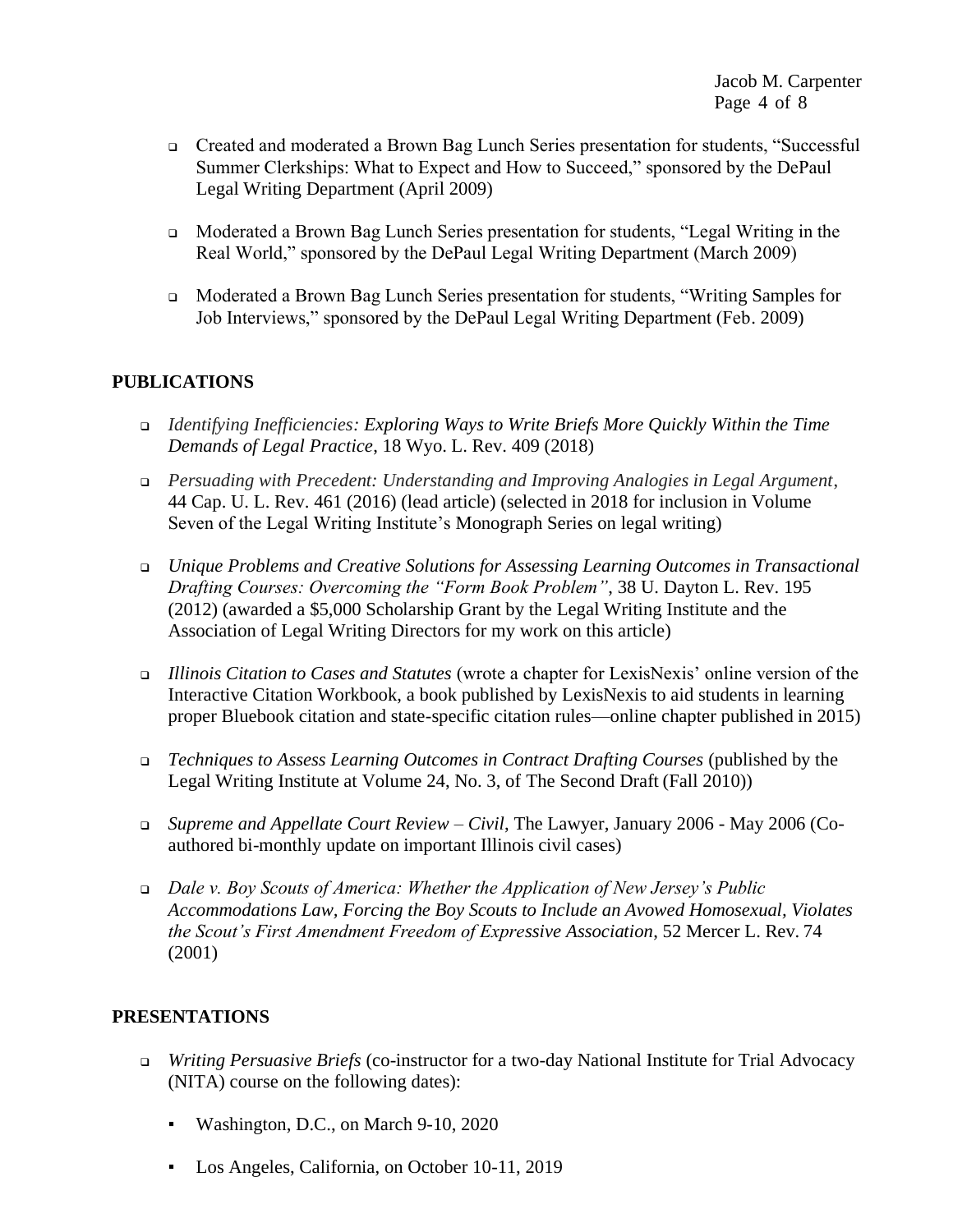Jacob M. Carpenter Page 5 of 8

- Chicago, Illinois, on May 24-25, 2019
- Washington, D.C., on March 11-12, 2019
- Los Angeles, California, on October 11-12, 2018
- Chicago, Illinois, on May 17-18, 2018
- Washington, D.C., on March 15-16, 2018
- Chicago, Illinois, on October 20-21, 2017
- Washington, D.C., on March 16-17, 2017
- Los Angeles, California, on October 6-7, 2016
- Chicago, Illinois, on July 14-15, 2016
- Washington, D.C., on March 10-11, 2016
- Los Angeles, California, on October 20-21, 2015
- Chicago, Illinois, on May 21-22, 2015
- Washington, D.C., on March 12-13, 2015
- Chicago, Illinois, on May 15-16, 2014
- Washington, D.C., on March 20-21, 2014
- Chicago, Illinois, on May 16-17, 2013
- Chicago, Illinois, on May 17-18, 2012
- Chicago, Illinois, on May 19-20, 2011
- ❑ *New Members Speed Mentoring* (panelist for presentation sponsored by the Legal Writing Institute's New Member Outreach Committee at the Legal Writing Institute Biennial Conference, hosted by Marquette University in Milwaukee, WI (July 11-14, 2018))
- ❑ *Sculpting a Contract* (presented at the Central States Legal Writing Conference, hosted by the Indiana University Robert H. McKinney School of Law in Indianapolis, IN (Sept. 16, 2017))
- ❑ *Persuasive Legal Writing for Public Interest Lawyers* (created and presented a 3 hour CLE for public interest law groups in Wisconsin (July 23, 2015))
- ❑ *March Madness in the Legal Writing Classroom* (poster presentation at the Legal Writing Institute's Biennial Conference in Philadelphia, PA (June 30, 2014))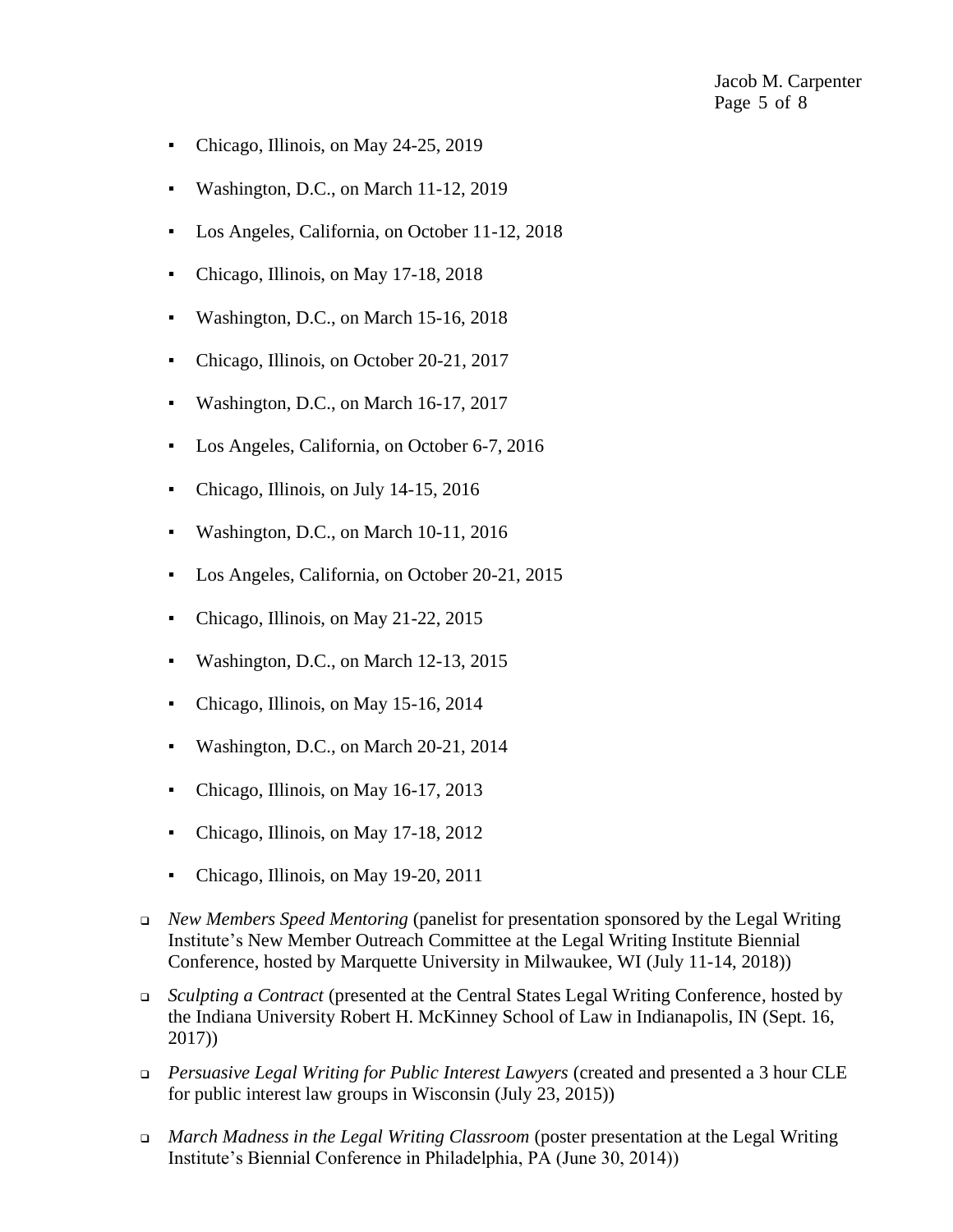- ❑ *Connecting Students With Lawyers: Three Ways to Connect Students to Practicing Attorneys to Get Students "Practice-Ready"* (presented at the Legal Writing Institute One-Day Workshop, hosted by Marquette University Law School (Dec. 6, 2013))
- ❑ *Directorless But Not Without Direction: The Workings of Marquette Law School's Directorand Coordinator-Free Legal Writing Program"* (presented as part of panel at the Association of Legal Writing Director's 2013 Biennial Conference, hosted by Marquette University Law School (June 26-28, 2013))
- ❑ *Engaging Burnt Out Students Late in the School Year* (presented at the Southeast Regional Legal Writing Conference, hosted by the Savannah Law School on April 27, 2013)
- ❑ *Podcasts, Videos, and Buzzer Beaters: Beating Bluebook Boredom* (presented at the Rocky Mountain Legal Writing Conference at the University of Colorado Law School on March 22, 2013)
- ❑ *"It Just Sounds Better": Small-Scale Tips and Techniques to Improve Your Legal Writing Style* (CLE presented to 63 attorneys at Marquette University Law School on Jan. 31, 2013)
- ❑ *Micro-Level Editing of Legal Documents* (2 hour CLE presented to 55 supervising attorneys at the Illinois Attorney General's Springfield office on May 24, 2012)
- ❑ *Teaching Legal Writing – Creating Legal Writing Problems, Grading, Selecting Materials, Conducting Paper Conferences, and Including Other Assignments as Part of the Research and Writing Course* (panel presentation at the Legal Writing Institute's One-Day Workshop for legal writing professors, Chicago, IL, on Dec. 2, 2011)
- ❑ *Rethinking Assignment Design in Contract Drafting Courses* (presented at the Central States Regional Legal Writing Conference, Chicago, IL, on Sept. 17, 2011)
- ❑ *Editing for the Big Picture* (2 hour CLE presented to 34 supervising attorneys at the Illinois Attorney General's Office in Springfield, IL, on April 27, 2011)
- ❑ *Best Practices for Large-Scale Editing* (2 hour CLE presented to 52 supervising attorneys at the Illinois Attorney General's Office in Chicago, IL, on Feb. 10, 2011)
- ❑ *Deploying an Effective Progression of Assignments to Effectively Teach Transactional Drafting* (presented at the Legal Writing Institute's Rocky Mountain Regional Conference, University of Arizona School of Law, on March 20, 2010)
- ❑ *Understanding Learning Disabilities and Implementing Effective Teaching Methods to Assist Law Students Affected by Learning Disabilities* (presented at the Institute for Law Teaching & Learning Conference, Gonzaga University School of Law, on June 24, 2009)
- ❑ *Writing Composition Refresher* (seminar presented to the faculty of St. James School in Arlington Heights, IL, on November 2, 2007)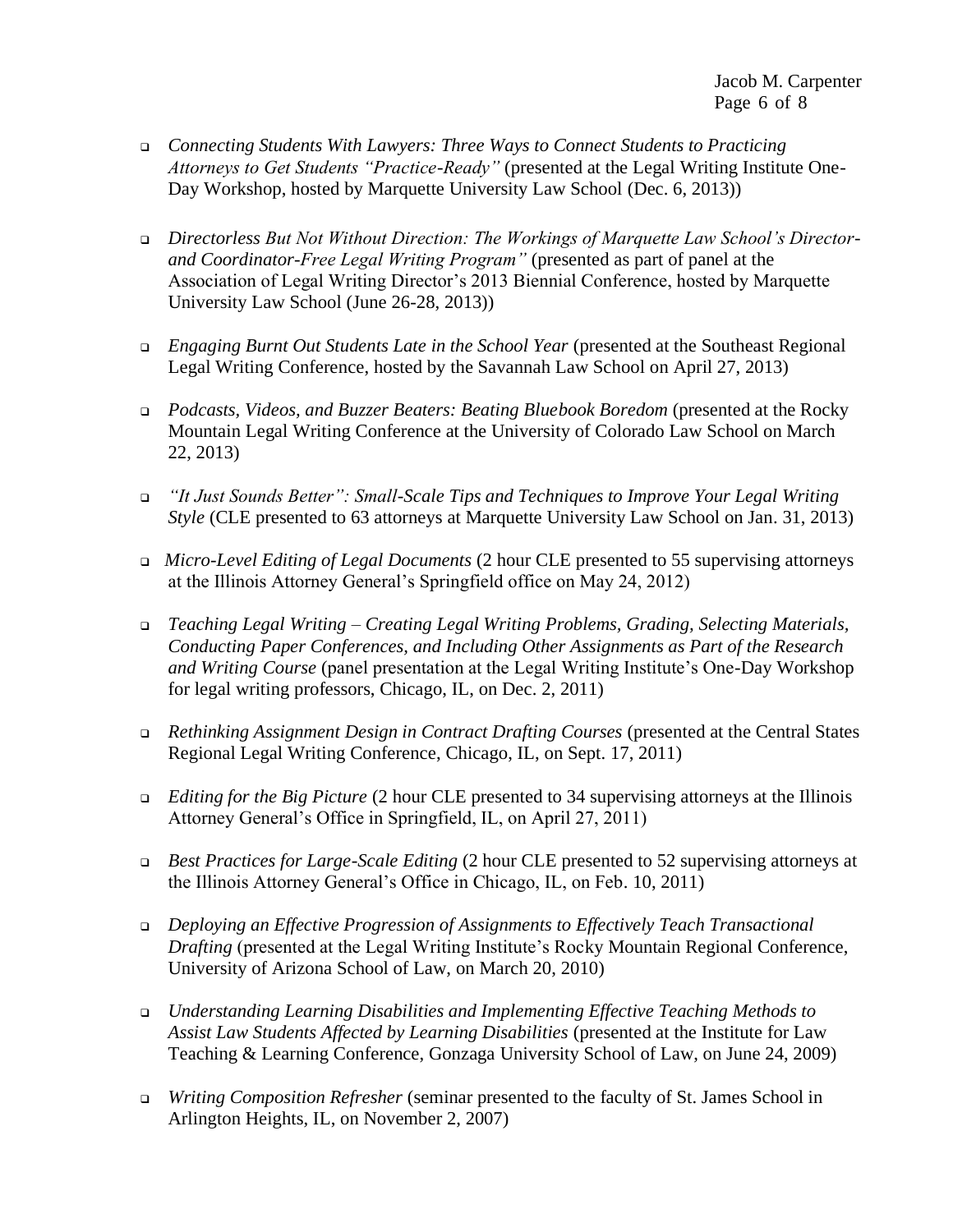❑ *Understanding Estate Planning Documents and Considerations* (seminar presented in March, 2005)

## **PROFESSIONAL AFFILIATIONS AND ACTIVITIES**

- ❑ Bar Admission: Illinois State Supreme Court (2002 present)
- ❑ Bar Admission: United States District Court, Northern District of Illinois (2002 present)
- ❑ Editorial Board, Legal Writing Institute's *Monograph Series*, volumes 8 & 9 (July 2018 present)
- ❑ Legal Writing Institute Pro Bono Committee (*Chair*: 2018 present)
- ❑ Outreach Committee, Association of American Law Schools' Section of Legal Writing, Reasoning & Research (2016 – 2018; 2020 – present)
- ❑ Peer-Reviewer: Served as peer-reviewer for Cognella Publishing of an upcoming contract drafting textbook (June 2019)
- ❑ Legal Writing Institute Biennial Conference Committee: Served as host school point person for poster presentation session and for vendors and sponsors (2018)
- ❑ Legal Writing Institute New Member Outreach Committee (2012 2016) (*Chair*: 2014 2016): Coordinated a welcoming event for new LWI members at the Southeastern Legal Writing Conference in Savannah, GA; Served as Group Leader for Mentoring Group Program; Served as Committee Chair
- ❑ Assistant Editor*, Legal Writing: The Journal of the Legal Writing Institute* (Jan. 2014 & Jan. 2010)
- ❑ Peer-Reviewer: Served as peer-reviewer for Aspen Publishers of an upcoming legal writing textbook (Dec. 2013)
- ❑ Legal Writing Institute One-Day Workshop Co-Organizer (held Dec. 6, 2013): Organized One-Day Workshop conference hosted by Marquette University Law School
- ❑ Southeastern Legal Writing Conference Scholar's Forum and Workshop Organizer (held April 26, 2013): Organized Forum and Workshop; drafted and submitted the application for an ALWD grant to fund a Scholar's Forum and Workshop as part of the Conference
- ❑ Legal Writing Institute One-Day Workshop Committee: CLE Subcommittee (Fall 2011)
- ❑ Welcoming Committee, Association of American Law School's Section on Legal Writing, Reasoning & Research (2010 – 2011)